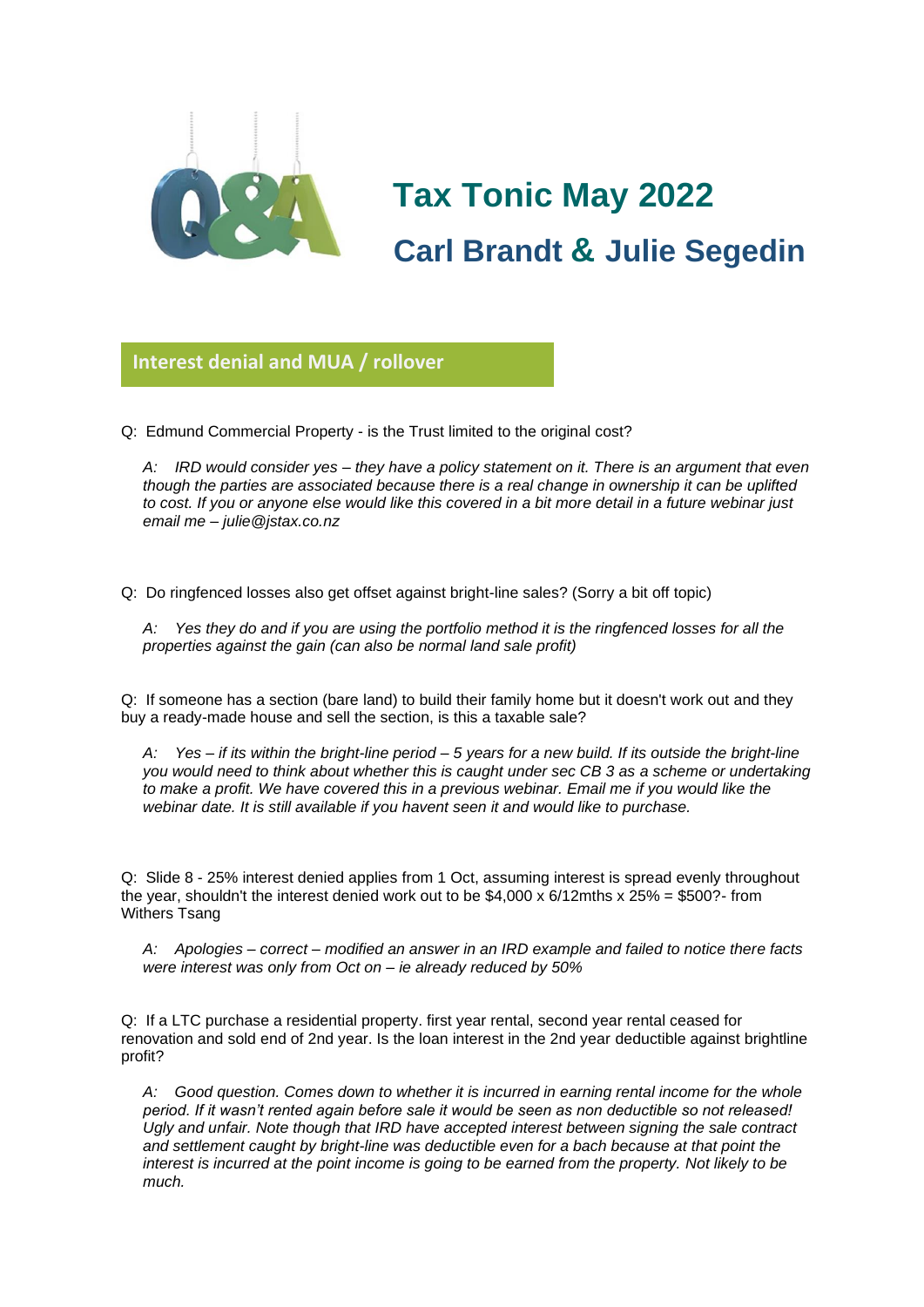Q: What if a pre-BL property transfer?

*A: Assume you mean the sale is not taxable but there is denied interest c/fwd? If so the denied interest is never claimable.*

Q: Can the land sale loss offset other residential properties sale income in the future?

*A: Assume you are referring to a bright-line loss that is ringfenced? Then yes it can regardless of whether it is in the same portfolio for loss ringfencing. As it is a bright-line cost and c/fwd interest will be part of the BL loss*

#### **Capital distribution to beneficiaries and interest**

Q: if a loan is taken out to purchase shares in a close company and the company has now been would up is the interest still deductible?

*A: Good question. The interest is no longer deductible from the date the company winds up. The reason the interest is deductible is because there is a nexus to dividend income, whether in the current year or in future years (as confirmed by the courts in the Brierley case). There will be no further dividends once the company is wound up. The nexus is broken and from that point the interest is non-deductible private expenditure.*

Q: The trust capital distribution - doesn't that create a deemed settlor problem?

*A: A capital distribution, by itself, does not create a settlor relationship. It is not a transfer of value into a trust (rather it is the reverse).*

*However where the capital distribution is credited to the beneficiary loan account, and the loan account balance is in credit of \$25,000 or more, there is now a deemed settlor relationship under section HC 27(6) unless the trust pays interest at the FBT prescribed rate.*

*Whether or not having a beneficiary as a deemed settlor is a problem is another matter, and can depend on whether there are land tainting issues or WFF tax credit entitlements etc.*

Q: Is the FBT interest to non-settlor beneficiary current accounts (if over \$25,000) deductible to the trust?

*A: Yes, it would be deductible where the trust has solely income earning assets. In this case the interest has a nexus to the trust's income. It is interest paid on 'working capital' left in the trust.*

*If the trust has a mix of income earning and private assets, the interest would have to be apportioned.*

*There would also be RWT issues if the interest exceeds \$5,000.*

Q: Slide 37 - should that bottom line be 10/40 not ten over 30. Private assets are one fourth of the total assets.

*A: Correct, sorry my mistake. The Trust had private assets of \$10m plus commercial property of \$30m, therefore total assets of \$40m. The apportionment is thus 10/40.*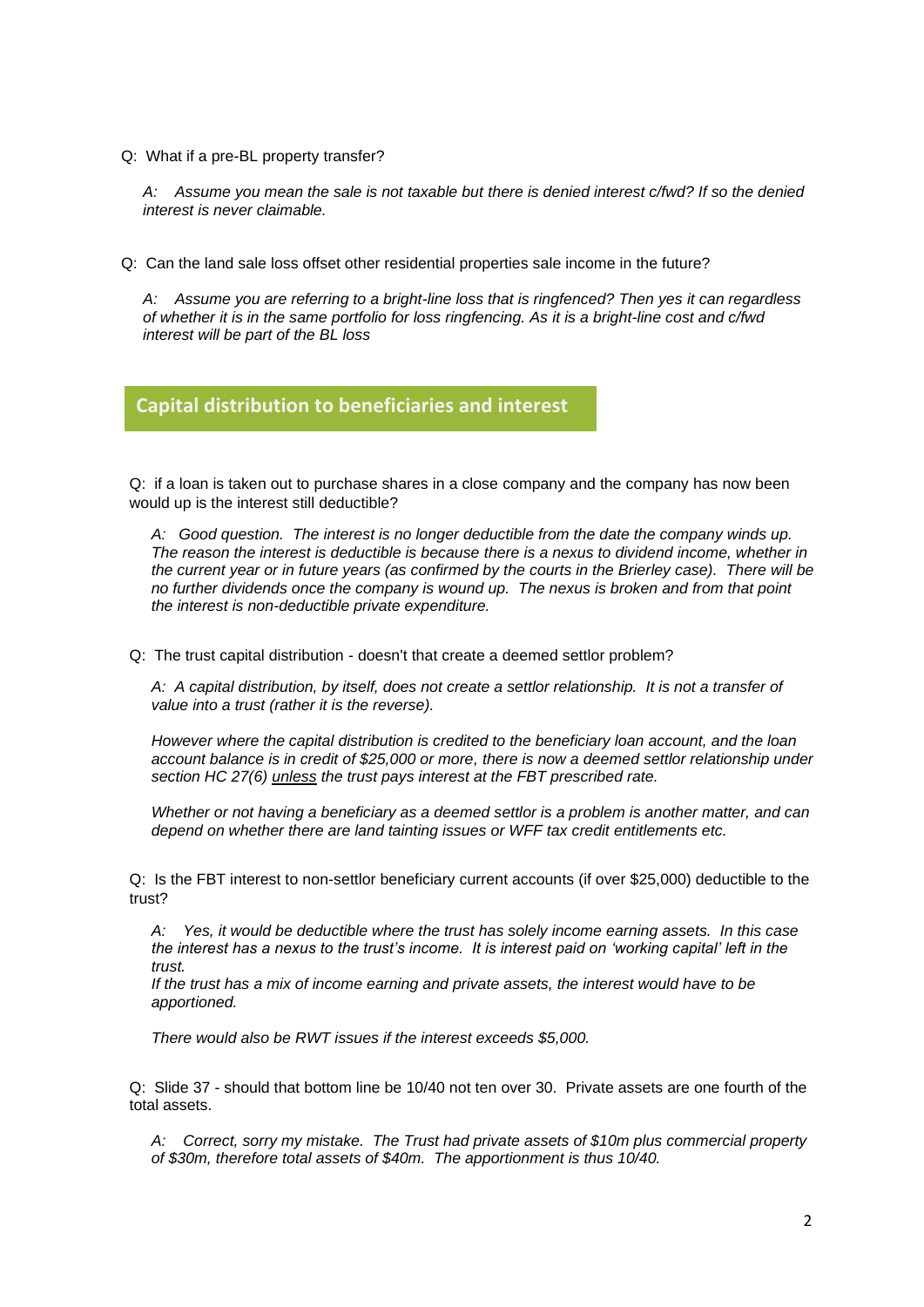## **Trust disclosure**

# Q: I think it is an IR 833, not an IR 866?

*A: Correct (I must have been confusing it with the number of the Beast!)*

Q: Trust disclosure: if beneficiaries have loan account (liability) and current account (credit balance) do you combine 2 account balances when recording disclosure under current account box.

*A: Whichever is easiest!*

Q: If a Trust only has a TD and interest income (small amount of interest income), is it still required the full disclosure?

*A: If the interest is under \$200 and there is no other income it is not required to file a tax return and no disclosure when a tax return not required.*

Q: The new IR6s settlement disclosure (per IR6 guide 2022)requires you to disclose anyone who transfers value to a trust as a settlor then it says a settlement includes disposal of any property to the trust for less market value. Just want to double check if a person transfers a property to his trust at market value (no gifting), does this consider as a settlement? How about the next year, he did a forgiveness of debts for the loan trust owes him for purchasing the property. Will gifting then consider as a settlement?

*A: The sale itself wont be a settlement but the interest free loan of over \$25.000 will be – disclosure but can be nil value. The gifting of a loan is also a settlement – value is the face value of the loan.*

Q: On the new trust disclosures what about a trust created by a will e.g. leaving a lump of money invested only in term deposits with capital distributions made to descendants of certain people family members born or unborn at this stage and only in certain circumstances for their educational purposes. Settlor obviously dead. But seems they don't require the settlor info if no setttlements in current year? Do we need find out beneficiary IRD#s to report the capital distributions.

Is there an exclusion for testamentary trusts?

When they ask if the trust is still active on the IRD website disclosure tool does this mean still going or only has passive investments (term deposits) not active (grasping – I know but….?) Can we say doesn't apply as a charity (although not a registered one).

*A: If the testamentary trust has any income other than interest under \$200 it has to file a return and will have to make a disclosure when filing. Even if there are no settlements in the current year they do want settlor details if that hasn't already been advised in the past. Yes, technically the distributions are reportable… Charity exclusion wont apply.*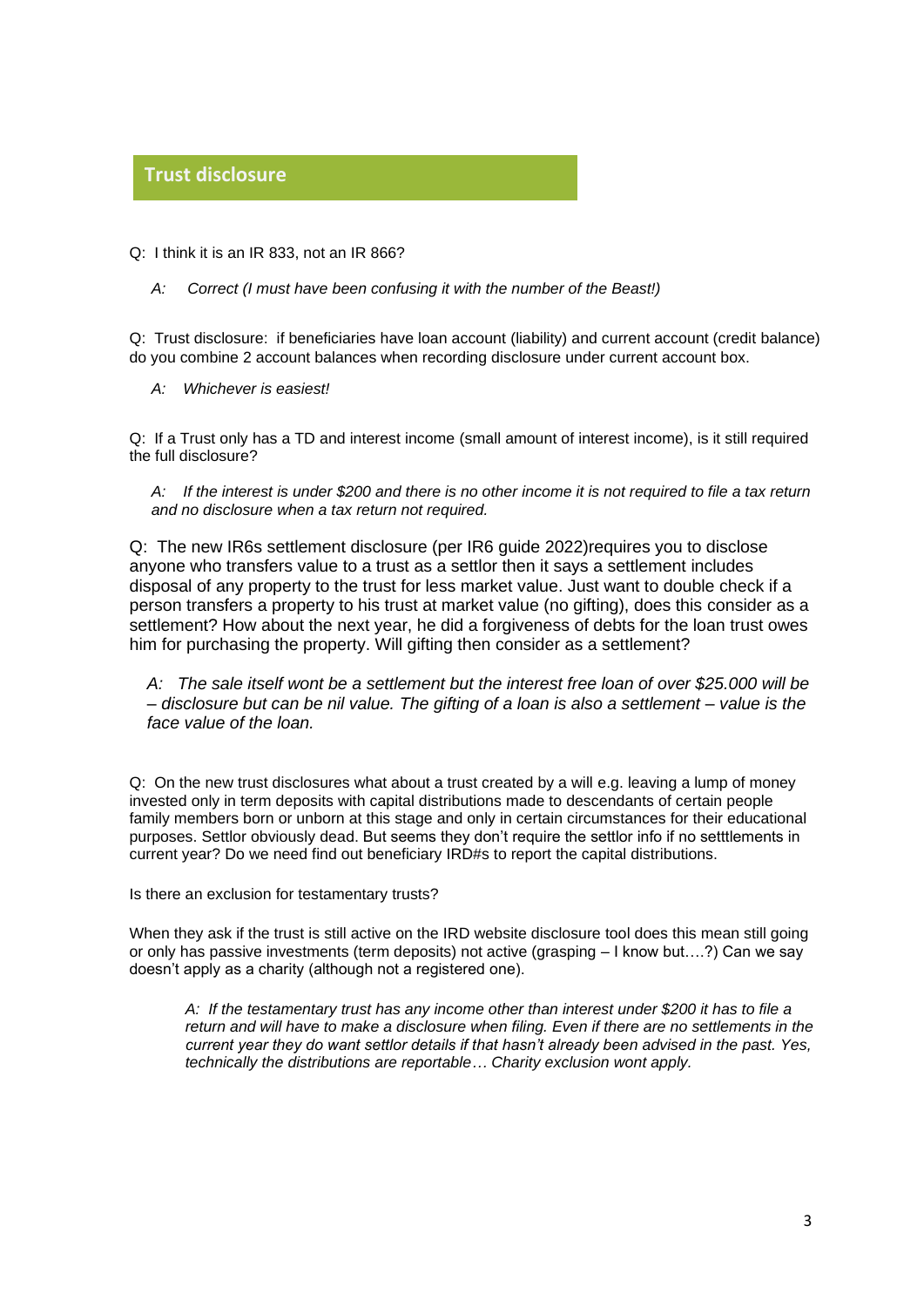#### **Australian LPs and foreign tax credits**

Q: Can the flow through be to an individual? So Frank as partner? Or does it have to be a trust? **Glorio**

*A: The limited partner can either be an individual (Frank) or a trust. A trust is usually preferred as it is more flexible for tax purposes (ie. allocation of income to beneficiaries). Also a trust is preferred now that there is a 39% tax rate for individuals.*

Q: Page 53, do you mean an AU LTC owned by NZ trust?

*A: No. The LTC cannot be set up in Australia as the LTC regime is solely a NZ taxation regime and has no relevance in Australia. This is why Australia will tax it is a normal company, ie. at the 27.5% company rate, while in NZ we treat it as a flow-through entity including the Australian tax.*

*The LTC must be incorporated in NZ as a NZ resident company. It must also have NZ directors and the place of control and management in NZ. LTC status would be revoked if it were deemed to be resident in Australia under the DTA due to control/management there.*

#### **Correct Coding**

Q: Company owned by 1% individual and 99% Trust. Individual main drawing the cash directly to Q: Company owned by 1% individual and 99% Trust. Individual main drawing the cash directly to<br>his personal account. Companies dividends were credited to their current account according to their the shareholding. This has resulted that the individual's current account is overdrawn and the trust's current account is in credit. What evidences or documents do we need to do the journal to transfer the credit from trust current account to individual current account?

*A: You will need a deed of assignment of debt of the individuals current account. Company the assignor and Trust the assignee with the consideration being a reduction in the Trusts current account. Problem is that there will be interest payable until the assignment is actioned.*

#### **Close company vehicle elections**

Q: For a closed company with a few directors/shareholders, what would be the best option for the **Glorio** motor vehicle claim? The company does not currently own any vehicles. They are too busy to record logbooks.

*A: I think its time we revisited options for vehicles and coys in general. Will note for either July webinar or the next one.* 

Q: Close company vehicle option election, did IRD refuse the tax payer's log book option for claiming vehicle expenses as no written election was sent to IRD? What details do you need to put in when you send the vehicle option election message to IRD? Only a simple message to say the client elects to use logbook option to claim vehicle expenses or you need to put all individual vehicle details including the plate number and business use %?

*A: I never actually got feedback on that. You need to put the details of the vehicle ie regn number ie number plate. The percentage isnt required. I have just been asked about previous vehicles – I would think carefully about contacting IRD on those given the date for election has passed but definitely get it right going forward.*